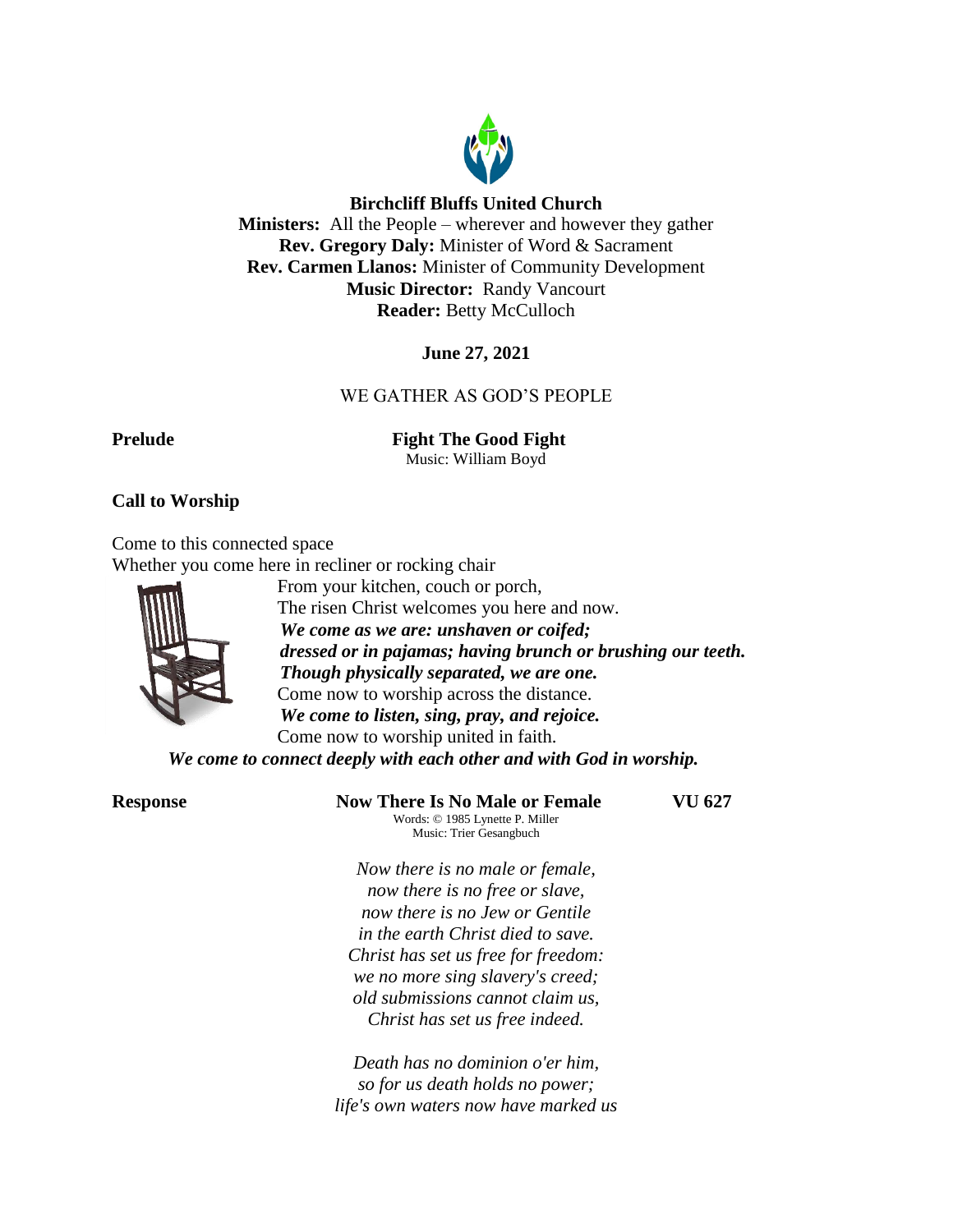*born to God this very hour. From this moment and forever dead to sin, alive in Christ, born of water and the Spirit, now in Christ we find our life.*

# **Life & Work of the Church**

#### *Welcome to online worship*

*Whoever you are, however you identify, wherever you come from, you are welcome here at Birchcliff Bluffs United Church*





# **Land Acknowledgement**



**Candle Lighting**

**Opening Hymn My Life Flows On VU 716** Words and Music by Robert Lowry

*My life flows on in endless song, above earth's lamentation. I hear the sweet, though far off hymn that hails a new creation. Through all the tumult and the strife, I hear the music ringing: It finds an echo in my soul how can I keep from singing?*

*What though my joys and comforts die? My Saviour still is living. What though the shadows gather 'round? A new song Christ is giving. No storm can shake my inmost calm, while to that Rock I'm clinging: since Love commands both heaven and earth, how can I keep from singing?*

> *I lift my eyes; the cloud grows thin; I see the blue above it;*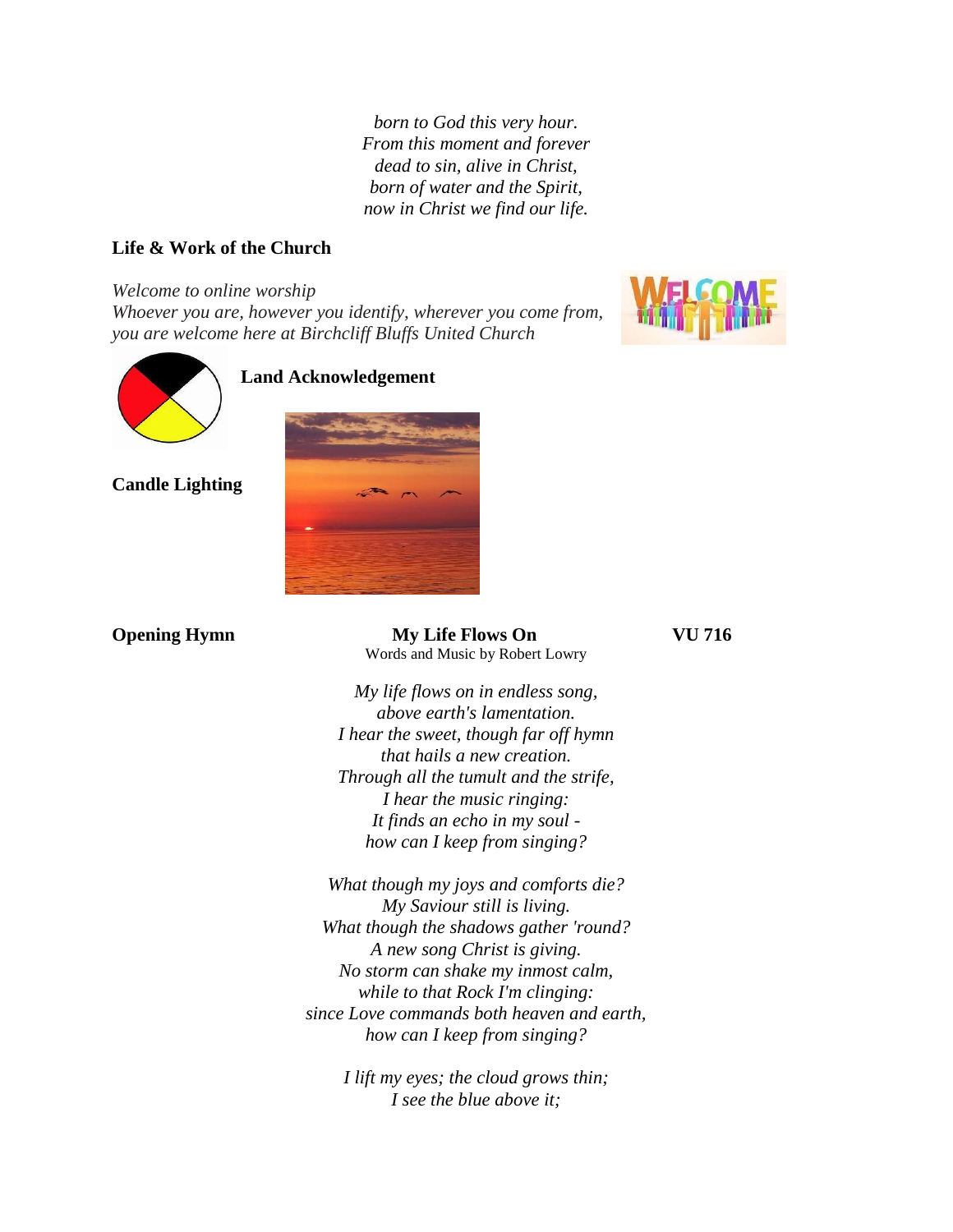*and day by day this pathway smooths, since first I learned to love it. The peace of Christ makes fresh my heart, a fountain ever springing: all things are mine since I am Christ's how can I keep from singing?*

## **Prayer for Grace**

*In our soul's despair, we shout to you, O God. Incline your ear, Gracious God, hear our seeking voice.*

*Our failings are many and they condemn us. Yet you bestow forgiveness and we are amazed. We pause to invite your assistance, and in your promise we believe.*

*Our thirst for you is more persistent than the water flowing over the rocks.*

*May we taste your living water and be satisfied. Amen*



## WE LISTEN FOR GOD'S WORD

#### **And Now For Something Completely Different**



# **Hymn Christ Has No Body Now But Yours MV 171**

Words: © 2003 Stephen C. Warner Adapted from St. Teresa of Avila Music: © 2006 Rick Gunn

*Christ has no body now but yours, no hands but yours. Here on this earth, yours is the work, to serve with the joy of compassion.*

*No hands but yours to heal the wounded world, no hands but yours to soothe all its suffering, no touch but yours to bind the broken hope of the people of God.*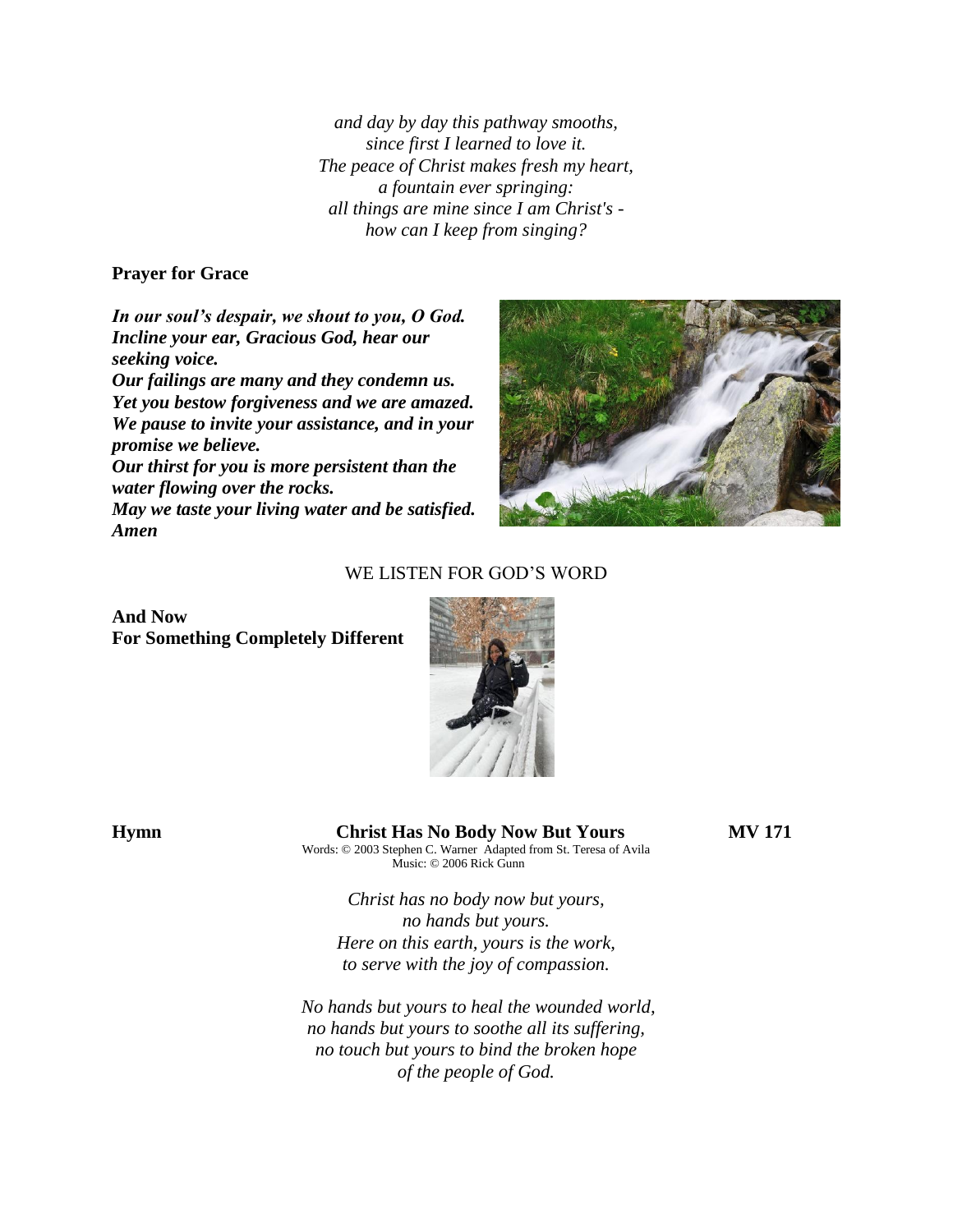*Christ has no body now but yours, no hands but yours. Here on this earth, yours is the work, to serve with the joy of compassion.*

*No eyes but yours to see as Christ would see, to find the lost, to gaze with compassion; no eyes but yours to glimpse the holy joy of the city of God.*

*Christ has no body now but yours, no hands but yours. Here on this earth, yours is the work, to serve with the joy of compassion.*

*Through ev'ry gift, give back to those in need; as Christ has blessed, so now be his blessing, with ev'ry gift a benediction, be to the people of God.*

*Christ has no body now but yours, no hands but yours. Here on this earth, yours is the work, to serve with the joy of compassion.*

### **Prayer of Illumination**



*Help us O God, to come to you with open lives to receive your words. May we give them new life as we listen to what you have to say. Open our hearts as we embark on this journey with each other and with you. Amen*

**Psalm 130 New Revised Standard Version** 

**James 2: 17-26 New Revised Standard Version**

The word of God for the people of God. *Thanks be to God*

# **Guest Sermon Thoughts and Prayers**

Dr. Vivia Kay Kieswetter, Student, Trinity College Toronto Courtesy of Shining Waters Region *"The Sermon Project"*

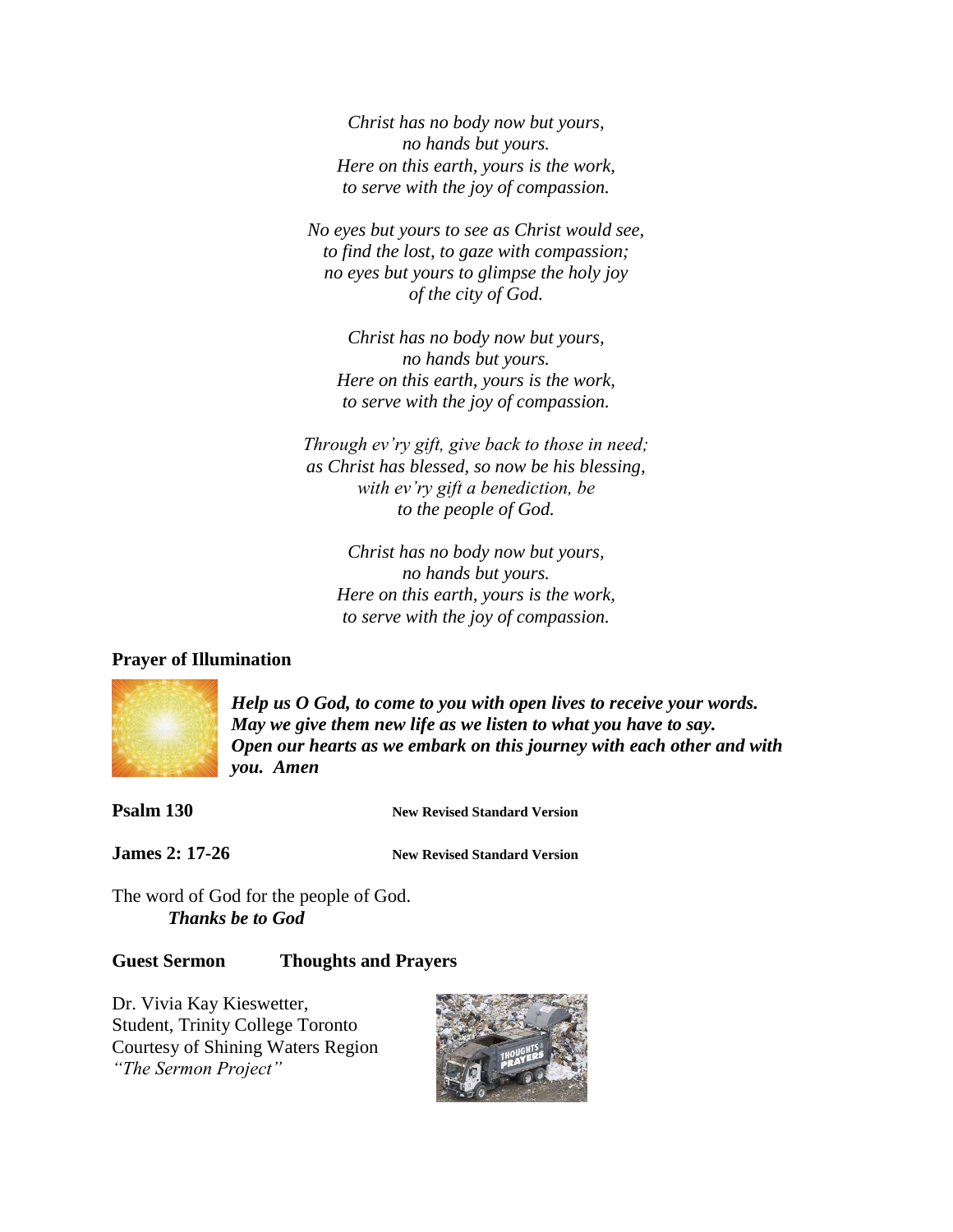## **Hymn If We Just Talk of Thoughts and Prayers**

Words: Carolyn Winfrey Gillette Music: O Waly Waly

*If we just talk of thoughts and prayers, and don't live out a faith that dares, and don't take on the ways of death, our thoughts and prayers are fleeting breath.*

*If we just dream of what could be, And do not build community, And do not seek to change our ways, Our dreams of change are false displays.*

*If we just sing of doing good, And don't walk through our neighbourhood, To learn its hope, to ease its pain, Our talk of good is simply vain.*

*God, may our prayers and dreams and songs, lead to a faith that takes on wrongs; that works for peace, and justice too, then will our prayers bring joy to you.*

# WE RESPOND TO GOD'S WORD



**Welcome of New Member**



#### **Prayers of the People**



*Our Father, who art in heaven, hallowed be thy name; thy kingdom come; thy will be done; on earth as it is in heaven. Give us this day our daily bread. And forgive us our trespasses, as we forgive those who trespass against us. And lead us not into temptation; but deliver us from evil. For thine is the kingdom, the power, and the glory for ever and ever. Amen*

**Offering**